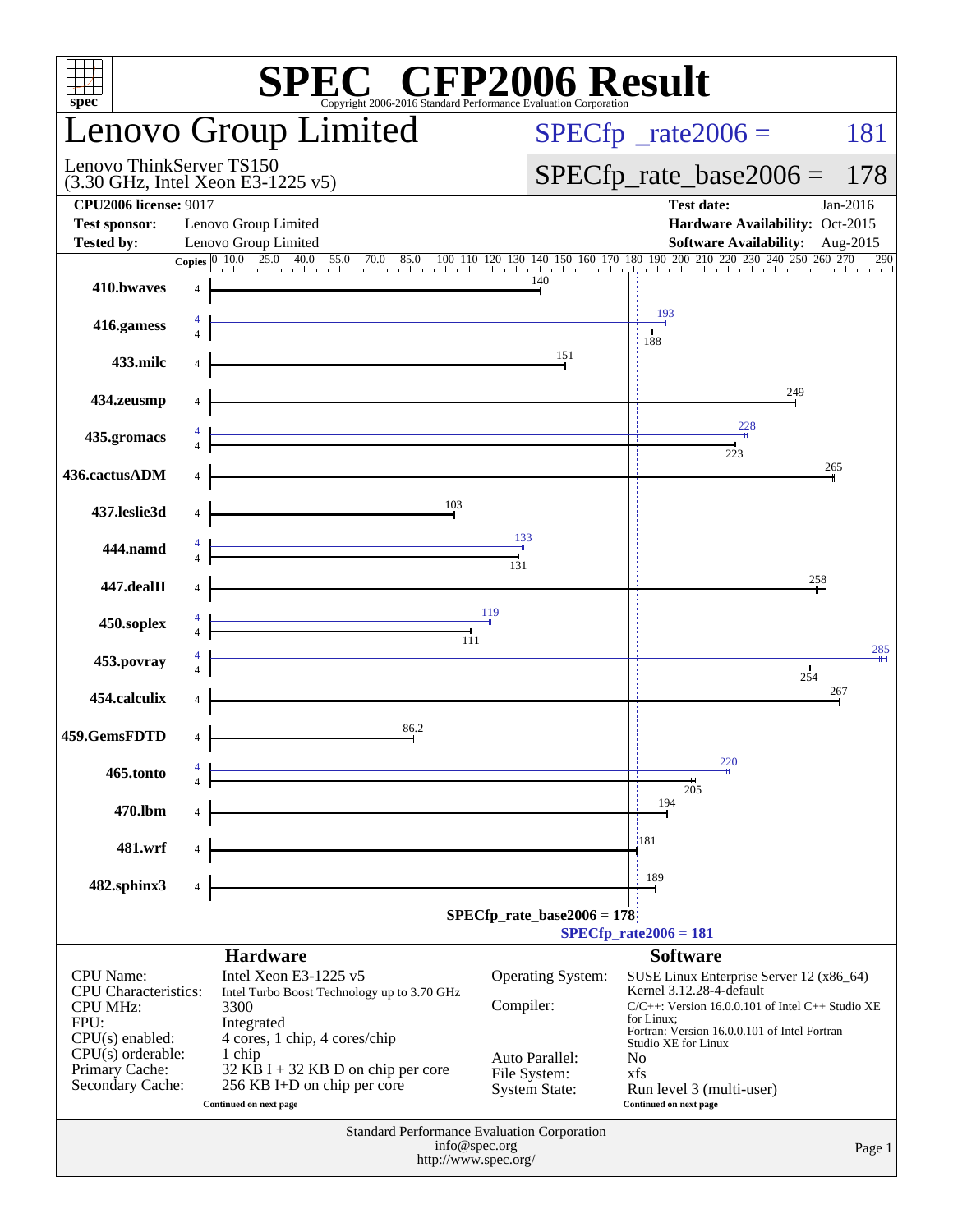

## enovo Group Limited

#### Lenovo ThinkServer TS150

(3.30 GHz, Intel Xeon E3-1225 v5)

 $SPECTp_rate2006 = 181$ 

### [SPECfp\\_rate\\_base2006 =](http://www.spec.org/auto/cpu2006/Docs/result-fields.html#SPECfpratebase2006) 178

| <b>CPU2006 license: 9017</b> | <b>Test date:</b> | $Jan-2016$ |
|------------------------------|-------------------|------------|
|                              |                   |            |

**[Test sponsor:](http://www.spec.org/auto/cpu2006/Docs/result-fields.html#Testsponsor)** Lenovo Group Limited **[Hardware Availability:](http://www.spec.org/auto/cpu2006/Docs/result-fields.html#HardwareAvailability)** Oct-2015 **[Tested by:](http://www.spec.org/auto/cpu2006/Docs/result-fields.html#Testedby)** Lenovo Group Limited **[Software Availability:](http://www.spec.org/auto/cpu2006/Docs/result-fields.html#SoftwareAvailability)** Aug-2015 [L3 Cache:](http://www.spec.org/auto/cpu2006/Docs/result-fields.html#L3Cache) 8 MB I+D on chip per chip<br>Other Cache: None [Other Cache:](http://www.spec.org/auto/cpu2006/Docs/result-fields.html#OtherCache) [Memory:](http://www.spec.org/auto/cpu2006/Docs/result-fields.html#Memory) 32 GB (4 x 8 GB 2Rx8 PC4-2133P-U) [Disk Subsystem:](http://www.spec.org/auto/cpu2006/Docs/result-fields.html#DiskSubsystem) 1 x 800 GB SATA SSD [Other Hardware:](http://www.spec.org/auto/cpu2006/Docs/result-fields.html#OtherHardware) None [Base Pointers:](http://www.spec.org/auto/cpu2006/Docs/result-fields.html#BasePointers) 32/64-bit<br>Peak Pointers: 32/64-bit [Peak Pointers:](http://www.spec.org/auto/cpu2006/Docs/result-fields.html#PeakPointers) [Other Software:](http://www.spec.org/auto/cpu2006/Docs/result-fields.html#OtherSoftware) None

| <b>Results Table</b> |                          |                |       |                                                                                                          |             |                |       |                          |                |              |                |              |                |              |
|----------------------|--------------------------|----------------|-------|----------------------------------------------------------------------------------------------------------|-------------|----------------|-------|--------------------------|----------------|--------------|----------------|--------------|----------------|--------------|
|                      | <b>Base</b>              |                |       |                                                                                                          | <b>Peak</b> |                |       |                          |                |              |                |              |                |              |
| <b>Benchmark</b>     | <b>Copies</b>            | <b>Seconds</b> | Ratio | <b>Seconds</b>                                                                                           | Ratio       | <b>Seconds</b> | Ratio | <b>Copies</b>            | <b>Seconds</b> | <b>Ratio</b> | <b>Seconds</b> | <b>Ratio</b> | <b>Seconds</b> | <b>Ratio</b> |
| 410.bwayes           |                          | 388            | 140   | 388                                                                                                      | 140         | 388            | 140   |                          | 388            | <b>140</b>   | 388            | 140          | 388            | 140          |
| 416.gamess           | $\overline{\mathcal{A}}$ | 417            | 188   | 417                                                                                                      | 188         | 417            | 188   |                          | 405            | 193          | 405            | 193          | 405            | <u>193</u>   |
| $433$ .milc          | $\overline{4}$           | 243            | 151   | 244                                                                                                      | 151         | 244            | 151   | $\overline{4}$           | 243            | 151          | 244            | 151          | 244            | 151          |
| 434.zeusmp           | $\overline{4}$           | 146            | 249   | 147                                                                                                      | 248         | 146            | 249   | $\boldsymbol{\Delta}$    | <u>146</u>     | 249          | 147            | 248          | 146            | 249          |
| 435.gromacs          | $\overline{4}$           | 128            | 223   | 128                                                                                                      | 223         | 128            | 223   | $\boldsymbol{\Delta}$    | 126            | 227          | 125            | 228          | 125            | 228          |
| 436.cactusADM        | $\overline{4}$           | 180            | 265   | 180                                                                                                      | 265         | 181            | 264   | $\overline{4}$           | 180            | 265          | 180            | 265          | 181            | 264          |
| 437.leslie3d         | $\boldsymbol{\varDelta}$ | 362            | 104   | 364                                                                                                      | 103         | 364            | 103   | $\overline{\mathcal{A}}$ | 362            | 104          | 364            | 103          | 364            | 103          |
| 444.namd             | $\Delta$                 | 245            | 131   | 245                                                                                                      | 131         | 245            | 131   |                          | 242            | 133          | 241            | 133          | 241            | 133          |
| 447.dealII           | $\overline{\mathcal{A}}$ | 178            | 257   | 177                                                                                                      | 258         | 175            | 261   | $\Delta$                 | 178            | 257          | 177            | 258          | 175            | 261          |
| $450$ .soplex        | $\overline{4}$           | 302            | 111   | 301                                                                                                      | 111         | 301            | 111   | $\overline{4}$           | 280            | 119          | 282            | 118          | 280            | 119          |
| 453.povray           | $\overline{4}$           | 83.5           | 255   | 83.6                                                                                                     | 254         | 83.6           | 254   |                          | 74.7           | 285          | 74.8           | 284          | 74.1           | 287          |
| 454.calculix         | $\overline{4}$           | 124            | 267   | 124                                                                                                      | 267         | 124            | 266   | 4                        | <u>124</u>     | 267          | 124            | 267          | 124            | 266          |
| 459.GemsFDTD         | $\overline{\mathcal{A}}$ | 492            | 86.2  | 492                                                                                                      | 86.2        | 492            | 86.2  | $\overline{4}$           | 492            | 86.2         | 492            | 86.2         | 492            | 86.2         |
| 465.tonto            | $\overline{4}$           | 191            | 206   | 193                                                                                                      | 204         | 192            | 205   | 4                        | 179            | 220          | 178            | 221          | 179            | 219          |
| 470.1bm              | $\Delta$                 | 283            | 194   | 283                                                                                                      | 194         | 283            | 194   |                          | 283            | 194          | 283            | 194          | 283            | 194          |
| 481.wrf              | $\Delta$                 | 246            | 181   | 247                                                                                                      | 181         | 247            | 181   |                          | 246            | 181          | 247            | <u>181</u>   | 247            | 181          |
| 482.sphinx3          | $\Delta$                 | 412            | 189   | 413                                                                                                      | 189         | 413            | 189   | $\overline{\mathcal{A}}$ | 412            | 189          | 413            | 189          | 413            | <u>189</u>   |
|                      |                          |                |       | Results appear in the order in which they were run. Bold underlined text indicates a median measurement. |             |                |       |                          |                |              |                |              |                |              |

### **[Submit Notes](http://www.spec.org/auto/cpu2006/Docs/result-fields.html#SubmitNotes)**

 The taskset mechanism was used to bind copies to processors. The config file option 'submit' was used to generate taskset commands to bind each copy to a specific processor. For details, please see the config file.

### **[Operating System Notes](http://www.spec.org/auto/cpu2006/Docs/result-fields.html#OperatingSystemNotes)**

 Stack size set to unlimited using "ulimit -s unlimited" Transparent Huge Pages enabled with: echo always > /sys/kernel/mm/transparent\_hugepage/enabled Filesystem page cache cleared with: echo 1 > /proc/sys/vm/drop\_caches

> Standard Performance Evaluation Corporation [info@spec.org](mailto:info@spec.org) <http://www.spec.org/>

#### Page 2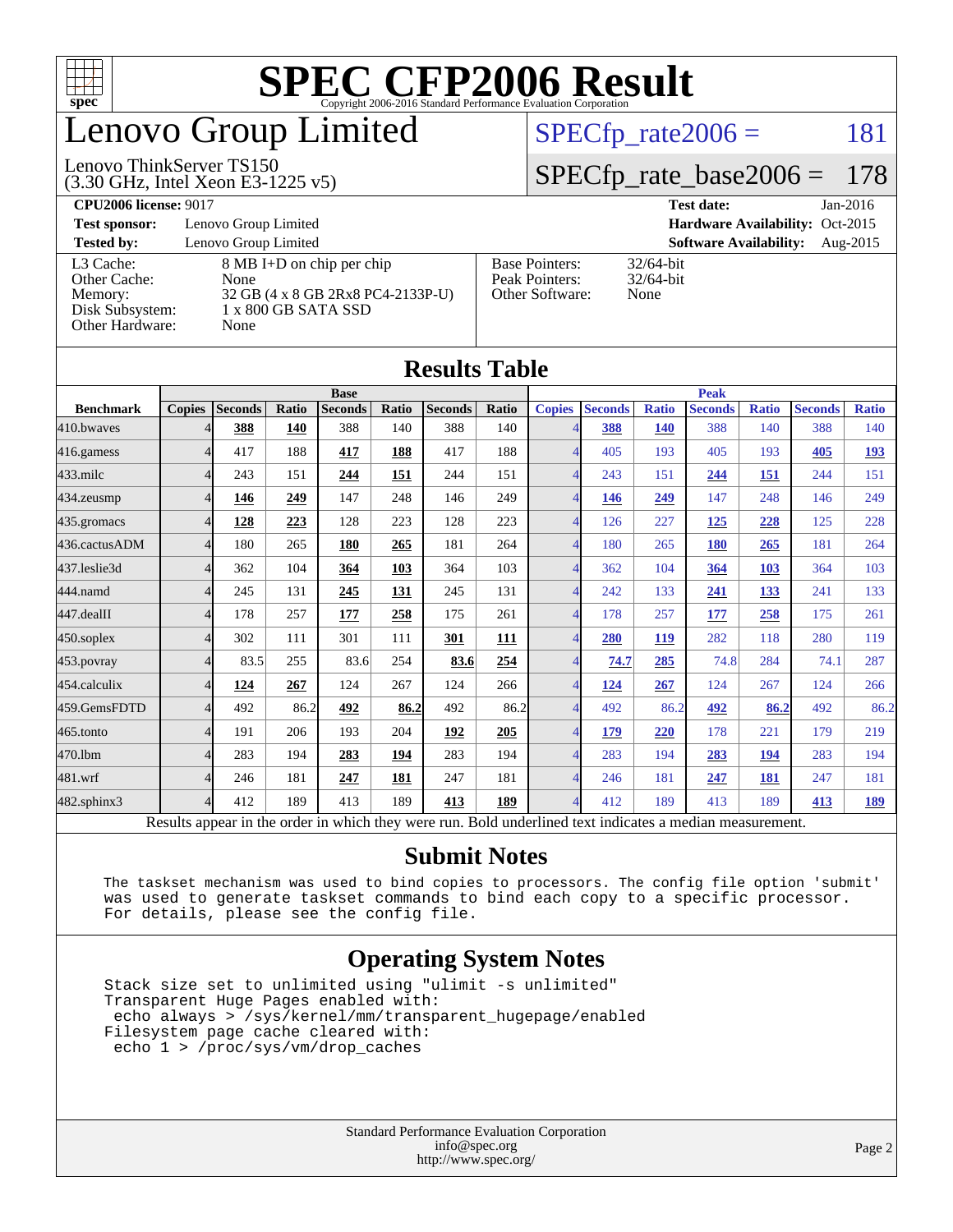

## Lenovo Group Limited

 $SPECTp_rate2006 = 181$ 

(3.30 GHz, Intel Xeon E3-1225 v5) Lenovo ThinkServer TS150

[SPECfp\\_rate\\_base2006 =](http://www.spec.org/auto/cpu2006/Docs/result-fields.html#SPECfpratebase2006) 178

**[CPU2006 license:](http://www.spec.org/auto/cpu2006/Docs/result-fields.html#CPU2006license)** 9017 **[Test date:](http://www.spec.org/auto/cpu2006/Docs/result-fields.html#Testdate)** Jan-2016

**[Test sponsor:](http://www.spec.org/auto/cpu2006/Docs/result-fields.html#Testsponsor)** Lenovo Group Limited **[Hardware Availability:](http://www.spec.org/auto/cpu2006/Docs/result-fields.html#HardwareAvailability)** Oct-2015

**[Tested by:](http://www.spec.org/auto/cpu2006/Docs/result-fields.html#Testedby)** Lenovo Group Limited **[Software Availability:](http://www.spec.org/auto/cpu2006/Docs/result-fields.html#SoftwareAvailability)** Aug-2015

### **[Platform Notes](http://www.spec.org/auto/cpu2006/Docs/result-fields.html#PlatformNotes)**

Standard Performance Evaluation Corporation [info@spec.org](mailto:info@spec.org) BIOS Configuration: EIST Support set to Enabled C1E Support set to Enabled C State Support set to Enabled Turbo Mode set to Enable Sysinfo program /home/cpu2006-1.2-ic16.0/config/sysinfo.rev6914 \$Rev: 6914 \$ \$Date:: 2014-06-25 #\$ e3fbb8667b5a285932ceab81e28219e1 running on TS150 Tue Jan 5 08:45:59 2016 This section contains SUT (System Under Test) info as seen by some common utilities. To remove or add to this section, see: <http://www.spec.org/cpu2006/Docs/config.html#sysinfo> From /proc/cpuinfo model name : Intel(R) Xeon(R) CPU E3-1225 v5 @ 3.30GHz 1 "physical id"s (chips) 4 "processors" cores, siblings (Caution: counting these is hw and system dependent. The following excerpts from /proc/cpuinfo might not be reliable. Use with caution.) cpu cores : 4 siblings : 4 physical 0: cores 0 1 2 3 cache size : 8192 KB From /proc/meminfo MemTotal: 32933544 kB HugePages\_Total: 0<br>Hugepagesize: 2048 kB Hugepagesize: From /etc/\*release\* /etc/\*version\* SuSE-release: SUSE Linux Enterprise Server 12 (x86\_64) VERSION = 12 PATCHLEVEL = 0 # This file is deprecated and will be removed in a future service pack or release. # Please check /etc/os-release for details about this release. os-release: NAME="SLES" VERSION="12" VERSION\_ID="12" PRETTY\_NAME="SUSE Linux Enterprise Server 12" ID="sles" ANSI\_COLOR="0;32" CPE\_NAME="cpe:/o:suse:sles:12" uname -a: Linux TS150 3.12.28-4-default #1 SMP Thu Sep 25 17:02:34 UTC 2014 (9879bd4) x86\_64 x86\_64 x86\_64 GNU/Linux run-level 3 Jan 4 05:01 Continued on next page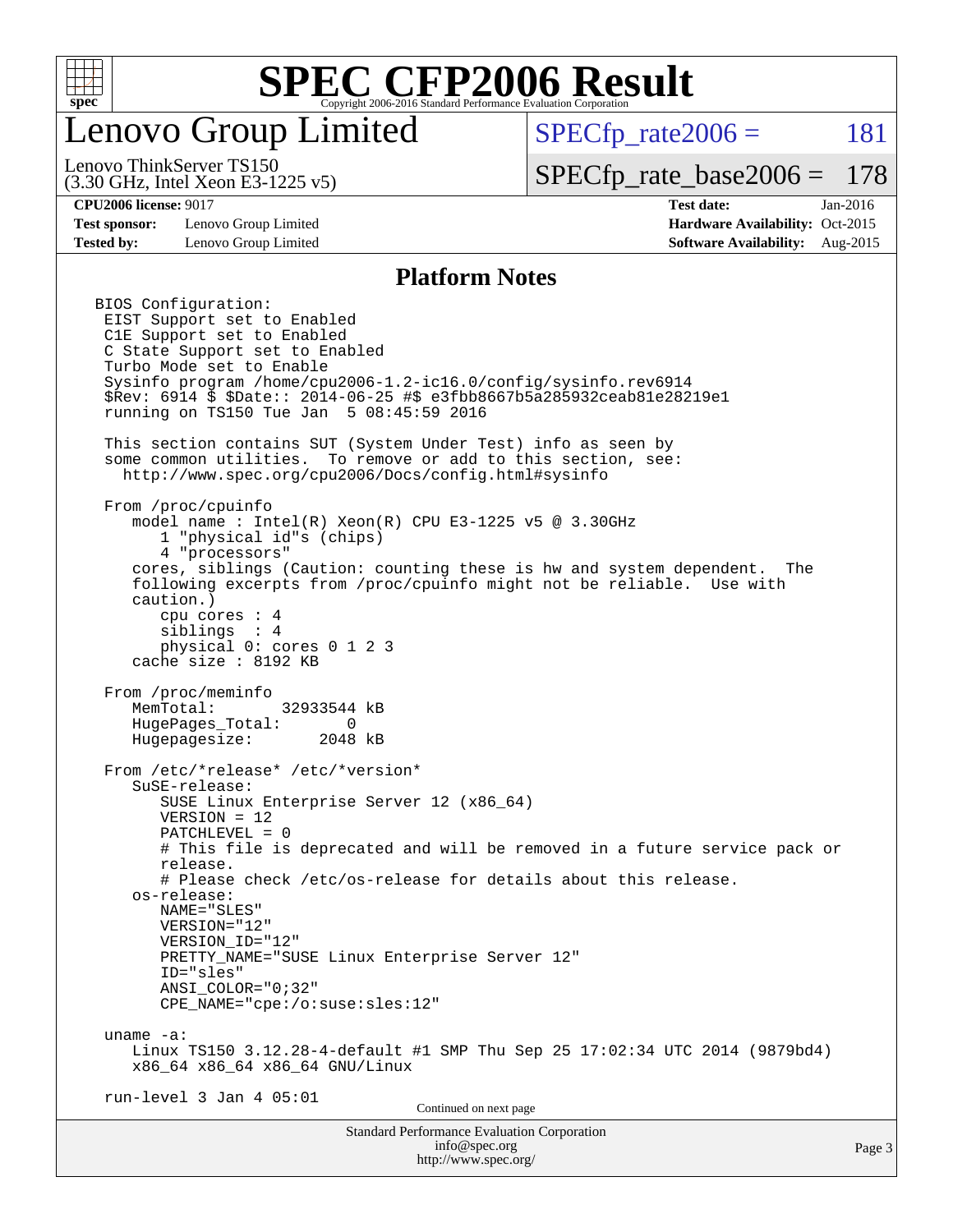

Lenovo Group Limited

 $SPECTp_rate2006 = 181$ 

[SPECfp\\_rate\\_base2006 =](http://www.spec.org/auto/cpu2006/Docs/result-fields.html#SPECfpratebase2006) 178

Lenovo ThinkServer TS150

**[Test sponsor:](http://www.spec.org/auto/cpu2006/Docs/result-fields.html#Testsponsor)** Lenovo Group Limited **[Hardware Availability:](http://www.spec.org/auto/cpu2006/Docs/result-fields.html#HardwareAvailability)** Oct-2015

(3.30 GHz, Intel Xeon E3-1225 v5)

**[CPU2006 license:](http://www.spec.org/auto/cpu2006/Docs/result-fields.html#CPU2006license)** 9017 **[Test date:](http://www.spec.org/auto/cpu2006/Docs/result-fields.html#Testdate)** Jan-2016 **[Tested by:](http://www.spec.org/auto/cpu2006/Docs/result-fields.html#Testedby)** Lenovo Group Limited **[Software Availability:](http://www.spec.org/auto/cpu2006/Docs/result-fields.html#SoftwareAvailability)** Aug-2015

### **[Platform Notes \(Continued\)](http://www.spec.org/auto/cpu2006/Docs/result-fields.html#PlatformNotes)**

 SPEC is set to: /home/cpu2006-1.2-ic16.0 Filesystem Type Size Used Avail Use% Mounted on /dev/sda3 xfs 693G 27G 667G 4% /home Additional information from dmidecode:

 Warning: Use caution when you interpret this section. The 'dmidecode' program reads system data which is "intended to allow hardware to be accurately determined", but the intent may not be met, as there are frequent changes to hardware, firmware, and the "DMTF SMBIOS" standard.

 BIOS LENOVO FWKT32A 12/25/2015 Memory: 4x Samsung M378A1G43DB0-CPB 8 GB 2 rank 2133 MHz

(End of data from sysinfo program)

### **[General Notes](http://www.spec.org/auto/cpu2006/Docs/result-fields.html#GeneralNotes)**

Environment variables set by runspec before the start of the run: LD\_LIBRARY\_PATH = "/home/cpu2006-1.2-ic16.0/libs/32:/home/cpu2006-1.2-ic16.0/libs/64:/home/cpu2006-1.2-ic16.0/sh"

 Binaries compiled on a system with 1x Intel Core i5-4670K CPU + 32GB memory using RedHat EL 7.1 Transparent Huge Pages enabled with: echo always > /sys/kernel/mm/transparent\_hugepage/enabled

### **[Base Compiler Invocation](http://www.spec.org/auto/cpu2006/Docs/result-fields.html#BaseCompilerInvocation)**

[C benchmarks](http://www.spec.org/auto/cpu2006/Docs/result-fields.html#Cbenchmarks):  $\text{icc}$  -m64

[C++ benchmarks:](http://www.spec.org/auto/cpu2006/Docs/result-fields.html#CXXbenchmarks) [icpc -m64](http://www.spec.org/cpu2006/results/res2016q1/cpu2006-20160125-38854.flags.html#user_CXXbase_intel_icpc_64bit_bedb90c1146cab66620883ef4f41a67e)

[Fortran benchmarks](http://www.spec.org/auto/cpu2006/Docs/result-fields.html#Fortranbenchmarks): [ifort -m64](http://www.spec.org/cpu2006/results/res2016q1/cpu2006-20160125-38854.flags.html#user_FCbase_intel_ifort_64bit_ee9d0fb25645d0210d97eb0527dcc06e)

[Benchmarks using both Fortran and C](http://www.spec.org/auto/cpu2006/Docs/result-fields.html#BenchmarksusingbothFortranandC): [icc -m64](http://www.spec.org/cpu2006/results/res2016q1/cpu2006-20160125-38854.flags.html#user_CC_FCbase_intel_icc_64bit_0b7121f5ab7cfabee23d88897260401c) [ifort -m64](http://www.spec.org/cpu2006/results/res2016q1/cpu2006-20160125-38854.flags.html#user_CC_FCbase_intel_ifort_64bit_ee9d0fb25645d0210d97eb0527dcc06e)

## **[Base Portability Flags](http://www.spec.org/auto/cpu2006/Docs/result-fields.html#BasePortabilityFlags)**

 410.bwaves: [-DSPEC\\_CPU\\_LP64](http://www.spec.org/cpu2006/results/res2016q1/cpu2006-20160125-38854.flags.html#suite_basePORTABILITY410_bwaves_DSPEC_CPU_LP64) 416.gamess: [-DSPEC\\_CPU\\_LP64](http://www.spec.org/cpu2006/results/res2016q1/cpu2006-20160125-38854.flags.html#suite_basePORTABILITY416_gamess_DSPEC_CPU_LP64) 433.milc: [-DSPEC\\_CPU\\_LP64](http://www.spec.org/cpu2006/results/res2016q1/cpu2006-20160125-38854.flags.html#suite_basePORTABILITY433_milc_DSPEC_CPU_LP64)

Continued on next page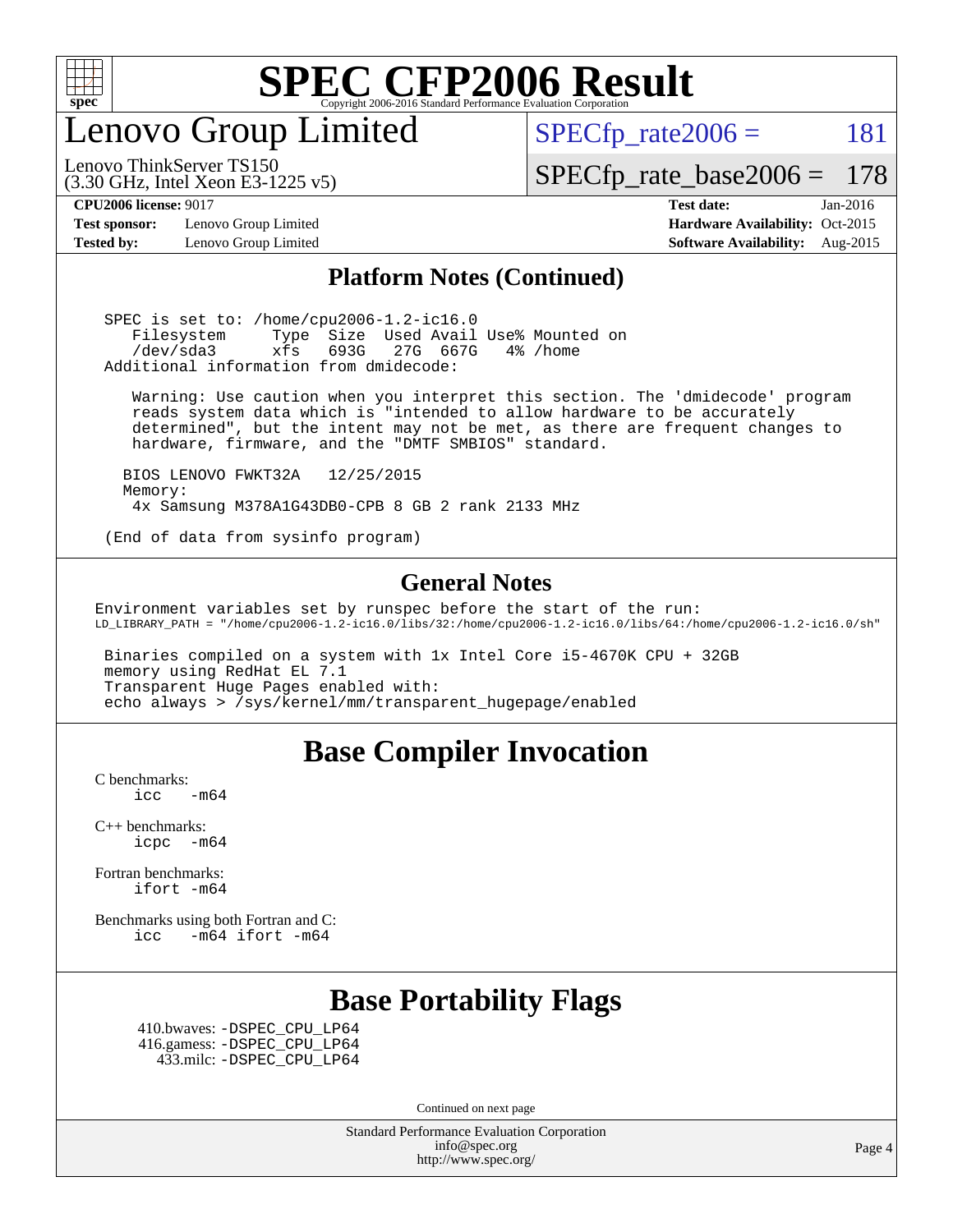

enovo Group Limited

 $SPECTp_rate2006 = 181$ 

(3.30 GHz, Intel Xeon E3-1225 v5) Lenovo ThinkServer TS150

[SPECfp\\_rate\\_base2006 =](http://www.spec.org/auto/cpu2006/Docs/result-fields.html#SPECfpratebase2006) 178

**[Test sponsor:](http://www.spec.org/auto/cpu2006/Docs/result-fields.html#Testsponsor)** Lenovo Group Limited **[Hardware Availability:](http://www.spec.org/auto/cpu2006/Docs/result-fields.html#HardwareAvailability)** Oct-2015

**[CPU2006 license:](http://www.spec.org/auto/cpu2006/Docs/result-fields.html#CPU2006license)** 9017 **[Test date:](http://www.spec.org/auto/cpu2006/Docs/result-fields.html#Testdate)** Jan-2016 **[Tested by:](http://www.spec.org/auto/cpu2006/Docs/result-fields.html#Testedby)** Lenovo Group Limited **[Software Availability:](http://www.spec.org/auto/cpu2006/Docs/result-fields.html#SoftwareAvailability)** Aug-2015

## **[Base Portability Flags \(Continued\)](http://www.spec.org/auto/cpu2006/Docs/result-fields.html#BasePortabilityFlags)**

| 434.zeusmp: - DSPEC_CPU_LP64               |                                                                |
|--------------------------------------------|----------------------------------------------------------------|
| 435.gromacs: -DSPEC_CPU_LP64 -nofor_main   |                                                                |
| 436.cactusADM: -DSPEC CPU LP64 -nofor main |                                                                |
| 437.leslie3d: -DSPEC CPU LP64              |                                                                |
| 444.namd: -DSPEC CPU LP64                  |                                                                |
| 447.dealII: -DSPEC CPU LP64                |                                                                |
| 450.soplex: -DSPEC_CPU_LP64                |                                                                |
| 453.povray: -DSPEC_CPU_LP64                |                                                                |
| 454.calculix: -DSPEC_CPU_LP64 -nofor_main  |                                                                |
| 459.GemsFDTD: -DSPEC CPU LP64              |                                                                |
| 465.tonto: - DSPEC CPU LP64                |                                                                |
| 470.1bm: - DSPEC CPU LP64                  |                                                                |
|                                            | 481.wrf: -DSPEC CPU_LP64 -DSPEC_CPU_CASE_FLAG -DSPEC_CPU_LINUX |
| 482.sphinx3: -DSPEC_CPU_LP64               |                                                                |

## **[Base Optimization Flags](http://www.spec.org/auto/cpu2006/Docs/result-fields.html#BaseOptimizationFlags)**

[C benchmarks](http://www.spec.org/auto/cpu2006/Docs/result-fields.html#Cbenchmarks):

[-xCORE-AVX2](http://www.spec.org/cpu2006/results/res2016q1/cpu2006-20160125-38854.flags.html#user_CCbase_f-xAVX2_5f5fc0cbe2c9f62c816d3e45806c70d7) [-ipo](http://www.spec.org/cpu2006/results/res2016q1/cpu2006-20160125-38854.flags.html#user_CCbase_f-ipo) [-O3](http://www.spec.org/cpu2006/results/res2016q1/cpu2006-20160125-38854.flags.html#user_CCbase_f-O3) [-no-prec-div](http://www.spec.org/cpu2006/results/res2016q1/cpu2006-20160125-38854.flags.html#user_CCbase_f-no-prec-div) [-opt-prefetch](http://www.spec.org/cpu2006/results/res2016q1/cpu2006-20160125-38854.flags.html#user_CCbase_f-opt-prefetch) [-auto-p32](http://www.spec.org/cpu2006/results/res2016q1/cpu2006-20160125-38854.flags.html#user_CCbase_f-auto-p32) [-ansi-alias](http://www.spec.org/cpu2006/results/res2016q1/cpu2006-20160125-38854.flags.html#user_CCbase_f-ansi-alias) [-opt-mem-layout-trans=3](http://www.spec.org/cpu2006/results/res2016q1/cpu2006-20160125-38854.flags.html#user_CCbase_f-opt-mem-layout-trans_a7b82ad4bd7abf52556d4961a2ae94d5)

[C++ benchmarks:](http://www.spec.org/auto/cpu2006/Docs/result-fields.html#CXXbenchmarks)

[-xCORE-AVX2](http://www.spec.org/cpu2006/results/res2016q1/cpu2006-20160125-38854.flags.html#user_CXXbase_f-xAVX2_5f5fc0cbe2c9f62c816d3e45806c70d7) [-ipo](http://www.spec.org/cpu2006/results/res2016q1/cpu2006-20160125-38854.flags.html#user_CXXbase_f-ipo) [-O3](http://www.spec.org/cpu2006/results/res2016q1/cpu2006-20160125-38854.flags.html#user_CXXbase_f-O3) [-no-prec-div](http://www.spec.org/cpu2006/results/res2016q1/cpu2006-20160125-38854.flags.html#user_CXXbase_f-no-prec-div) [-opt-prefetch](http://www.spec.org/cpu2006/results/res2016q1/cpu2006-20160125-38854.flags.html#user_CXXbase_f-opt-prefetch) [-auto-p32](http://www.spec.org/cpu2006/results/res2016q1/cpu2006-20160125-38854.flags.html#user_CXXbase_f-auto-p32) [-ansi-alias](http://www.spec.org/cpu2006/results/res2016q1/cpu2006-20160125-38854.flags.html#user_CXXbase_f-ansi-alias) [-opt-mem-layout-trans=3](http://www.spec.org/cpu2006/results/res2016q1/cpu2006-20160125-38854.flags.html#user_CXXbase_f-opt-mem-layout-trans_a7b82ad4bd7abf52556d4961a2ae94d5)

#### [Fortran benchmarks](http://www.spec.org/auto/cpu2006/Docs/result-fields.html#Fortranbenchmarks):

[-xCORE-AVX2](http://www.spec.org/cpu2006/results/res2016q1/cpu2006-20160125-38854.flags.html#user_FCbase_f-xAVX2_5f5fc0cbe2c9f62c816d3e45806c70d7) [-ipo](http://www.spec.org/cpu2006/results/res2016q1/cpu2006-20160125-38854.flags.html#user_FCbase_f-ipo) [-O3](http://www.spec.org/cpu2006/results/res2016q1/cpu2006-20160125-38854.flags.html#user_FCbase_f-O3) [-no-prec-div](http://www.spec.org/cpu2006/results/res2016q1/cpu2006-20160125-38854.flags.html#user_FCbase_f-no-prec-div) [-opt-prefetch](http://www.spec.org/cpu2006/results/res2016q1/cpu2006-20160125-38854.flags.html#user_FCbase_f-opt-prefetch)

[Benchmarks using both Fortran and C](http://www.spec.org/auto/cpu2006/Docs/result-fields.html#BenchmarksusingbothFortranandC):

[-xCORE-AVX2](http://www.spec.org/cpu2006/results/res2016q1/cpu2006-20160125-38854.flags.html#user_CC_FCbase_f-xAVX2_5f5fc0cbe2c9f62c816d3e45806c70d7) [-ipo](http://www.spec.org/cpu2006/results/res2016q1/cpu2006-20160125-38854.flags.html#user_CC_FCbase_f-ipo) [-O3](http://www.spec.org/cpu2006/results/res2016q1/cpu2006-20160125-38854.flags.html#user_CC_FCbase_f-O3) [-no-prec-div](http://www.spec.org/cpu2006/results/res2016q1/cpu2006-20160125-38854.flags.html#user_CC_FCbase_f-no-prec-div) [-opt-prefetch](http://www.spec.org/cpu2006/results/res2016q1/cpu2006-20160125-38854.flags.html#user_CC_FCbase_f-opt-prefetch) [-auto-p32](http://www.spec.org/cpu2006/results/res2016q1/cpu2006-20160125-38854.flags.html#user_CC_FCbase_f-auto-p32) [-ansi-alias](http://www.spec.org/cpu2006/results/res2016q1/cpu2006-20160125-38854.flags.html#user_CC_FCbase_f-ansi-alias) [-opt-mem-layout-trans=3](http://www.spec.org/cpu2006/results/res2016q1/cpu2006-20160125-38854.flags.html#user_CC_FCbase_f-opt-mem-layout-trans_a7b82ad4bd7abf52556d4961a2ae94d5)

## **[Peak Compiler Invocation](http://www.spec.org/auto/cpu2006/Docs/result-fields.html#PeakCompilerInvocation)**

#### [C benchmarks](http://www.spec.org/auto/cpu2006/Docs/result-fields.html#Cbenchmarks):

 $\text{icc}$   $-\text{m64}$ 

[C++ benchmarks \(except as noted below\):](http://www.spec.org/auto/cpu2006/Docs/result-fields.html#CXXbenchmarksexceptasnotedbelow) [icpc -m64](http://www.spec.org/cpu2006/results/res2016q1/cpu2006-20160125-38854.flags.html#user_CXXpeak_intel_icpc_64bit_bedb90c1146cab66620883ef4f41a67e)

450.soplex: [icpc -m32 -L/opt/intel/compilers\\_and\\_libraries\\_2016/linux/compiler/lib/ia32\\_lin](http://www.spec.org/cpu2006/results/res2016q1/cpu2006-20160125-38854.flags.html#user_peakCXXLD450_soplex_intel_icpc_b4f50a394bdb4597aa5879c16bc3f5c5)

#### [Fortran benchmarks](http://www.spec.org/auto/cpu2006/Docs/result-fields.html#Fortranbenchmarks): [ifort -m64](http://www.spec.org/cpu2006/results/res2016q1/cpu2006-20160125-38854.flags.html#user_FCpeak_intel_ifort_64bit_ee9d0fb25645d0210d97eb0527dcc06e)

Continued on next page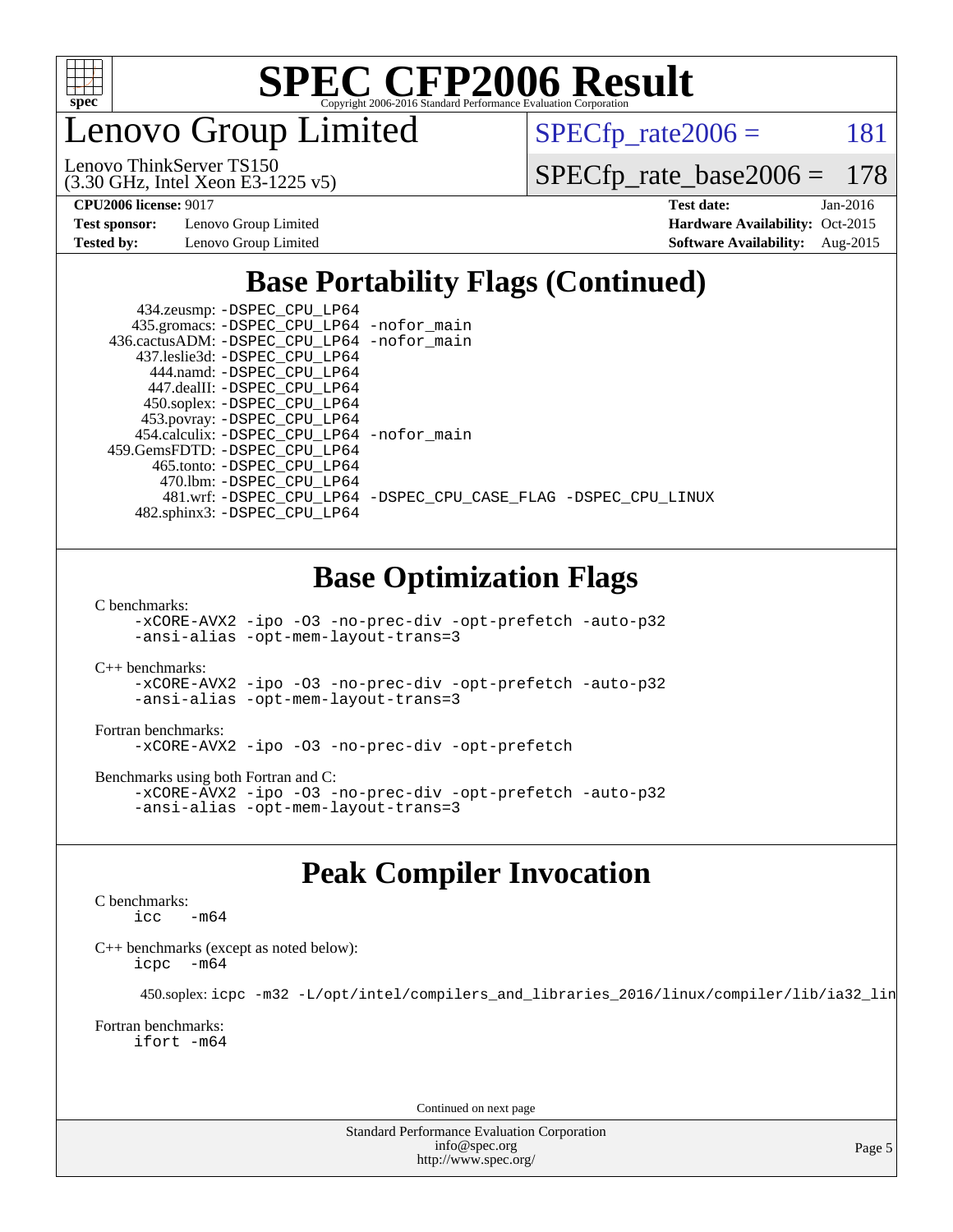

## enovo Group Limited

 $SPECTp_rate2006 = 181$ 

(3.30 GHz, Intel Xeon E3-1225 v5) Lenovo ThinkServer TS150

[SPECfp\\_rate\\_base2006 =](http://www.spec.org/auto/cpu2006/Docs/result-fields.html#SPECfpratebase2006) 178

**[Test sponsor:](http://www.spec.org/auto/cpu2006/Docs/result-fields.html#Testsponsor)** Lenovo Group Limited **[Hardware Availability:](http://www.spec.org/auto/cpu2006/Docs/result-fields.html#HardwareAvailability)** Oct-2015

**[CPU2006 license:](http://www.spec.org/auto/cpu2006/Docs/result-fields.html#CPU2006license)** 9017 **[Test date:](http://www.spec.org/auto/cpu2006/Docs/result-fields.html#Testdate)** Jan-2016 **[Tested by:](http://www.spec.org/auto/cpu2006/Docs/result-fields.html#Testedby)** Lenovo Group Limited **[Software Availability:](http://www.spec.org/auto/cpu2006/Docs/result-fields.html#SoftwareAvailability)** Aug-2015

## **[Peak Compiler Invocation \(Continued\)](http://www.spec.org/auto/cpu2006/Docs/result-fields.html#PeakCompilerInvocation)**

[Benchmarks using both Fortran and C](http://www.spec.org/auto/cpu2006/Docs/result-fields.html#BenchmarksusingbothFortranandC): [icc -m64](http://www.spec.org/cpu2006/results/res2016q1/cpu2006-20160125-38854.flags.html#user_CC_FCpeak_intel_icc_64bit_0b7121f5ab7cfabee23d88897260401c) [ifort -m64](http://www.spec.org/cpu2006/results/res2016q1/cpu2006-20160125-38854.flags.html#user_CC_FCpeak_intel_ifort_64bit_ee9d0fb25645d0210d97eb0527dcc06e)

### **[Peak Portability Flags](http://www.spec.org/auto/cpu2006/Docs/result-fields.html#PeakPortabilityFlags)**

| 410.bwaves: -DSPEC CPU LP64                                    |  |
|----------------------------------------------------------------|--|
| 416.gamess: -DSPEC_CPU_LP64                                    |  |
| 433.milc: -DSPEC CPU LP64                                      |  |
| 434.zeusmp: -DSPEC_CPU_LP64                                    |  |
| 435.gromacs: -DSPEC_CPU_LP64 -nofor_main                       |  |
| 436.cactusADM: -DSPEC CPU LP64 -nofor main                     |  |
| 437.leslie3d: -DSPEC CPU LP64                                  |  |
| 444.namd: - DSPEC_CPU LP64                                     |  |
| 447.dealII: -DSPEC CPU LP64                                    |  |
| 450.soplex: -D_FILE_OFFSET_BITS=64                             |  |
| 453.povray: -DSPEC_CPU_LP64                                    |  |
| 454.calculix: - DSPEC CPU LP64 - nofor main                    |  |
| 459.GemsFDTD: -DSPEC CPU LP64                                  |  |
| 465.tonto: -DSPEC CPU LP64                                     |  |
| 470.1bm: - DSPEC CPU LP64                                      |  |
| 481.wrf: -DSPEC CPU_LP64 -DSPEC_CPU_CASE_FLAG -DSPEC_CPU_LINUX |  |
| 482.sphinx3: -DSPEC CPU LP64                                   |  |

## **[Peak Optimization Flags](http://www.spec.org/auto/cpu2006/Docs/result-fields.html#PeakOptimizationFlags)**

```
C benchmarks:
```

```
 433.milc: basepeak = yes
470.lbm: basepeak = yes
```
482.sphinx3: basepeak = yes

```
C++ benchmarks:
```

```
 444.namd: -xCORE-AVX2(pass 2) -prof-gen:threadsafe(pass 1)
         -i\text{po}(pass 2) -\overline{O}3(pass 2)-no-prec-div(pass 2)
         -par-num-threads=1(pass 1) -opt-mem-layout-trans=3(pass 2)
         -prof-use(pass 2) -fno-alias -auto-ilp32
```

```
 447.dealII: basepeak = yes
```

```
 450.soplex: -xCORE-AVX2(pass 2) -prof-gen:threadsafe(pass 1)
         -ipo(pass 2) -O3(pass 2) -no-prec-div(pass 2)
         -par-num-threads=1(pass 1) -opt-mem-layout-trans=3(pass 2)
         -prof-use(pass 2) -opt-malloc-options=3
```
Continued on next page

```
Standard Performance Evaluation Corporation
              info@spec.org
           http://www.spec.org/
```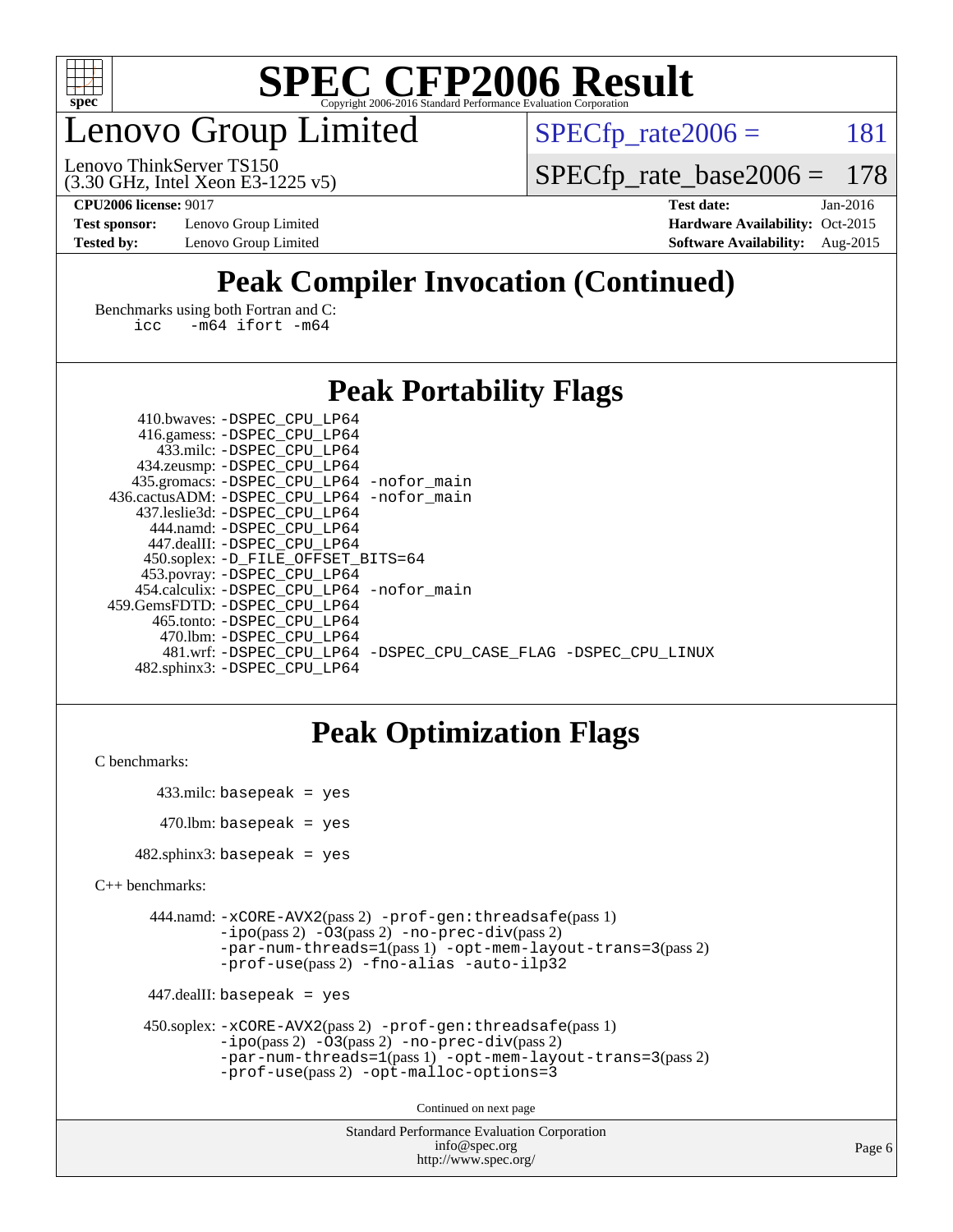

enovo Group Limited

 $SPECTp_rate2006 = 181$ 

(3.30 GHz, Intel Xeon E3-1225 v5) Lenovo ThinkServer TS150

[SPECfp\\_rate\\_base2006 =](http://www.spec.org/auto/cpu2006/Docs/result-fields.html#SPECfpratebase2006) 178

**[Test sponsor:](http://www.spec.org/auto/cpu2006/Docs/result-fields.html#Testsponsor)** Lenovo Group Limited **[Hardware Availability:](http://www.spec.org/auto/cpu2006/Docs/result-fields.html#HardwareAvailability)** Oct-2015

**[CPU2006 license:](http://www.spec.org/auto/cpu2006/Docs/result-fields.html#CPU2006license)** 9017 **[Test date:](http://www.spec.org/auto/cpu2006/Docs/result-fields.html#Testdate)** Jan-2016 **[Tested by:](http://www.spec.org/auto/cpu2006/Docs/result-fields.html#Testedby)** Lenovo Group Limited **[Software Availability:](http://www.spec.org/auto/cpu2006/Docs/result-fields.html#SoftwareAvailability)** Aug-2015

## **[Peak Optimization Flags \(Continued\)](http://www.spec.org/auto/cpu2006/Docs/result-fields.html#PeakOptimizationFlags)**

```
 453.povray: -xCORE-AVX2(pass 2) -prof-gen:threadsafe(pass 1)
                   -i\text{po}(pass 2) -\overset{\sim}{O}3(pass 2)-no-prec-div(pass 2)
                   -par-num-threads=1(pass 1) -opt-mem-layout-trans=3(pass 2)
                   -prof-use(pass 2) -unroll4 -ansi-alias
   Fortran benchmarks: 
        410.bwaves: basepeak = yes 416.gamess: -xCORE-AVX2(pass 2) -prof-gen:threadsafe(pass 1)
                   -ipo(pass 2) -O3(pass 2) -no-prec-div(pass 2)
                   -par-num-threads=1(pass 1) -prof-use(pass 2) -unroll2
                   -inline-level=0 -scalar-rep-
         434.zeusmp: basepeak = yes
         437.leslie3d: basepeak = yes
     459.GemsFDTD: basepeak = yes
           465.tonto: -xCORE-AVX2(pass 2) -prof-gen:threadsafe(pass 1)
                   -i\text{po}(pass 2) -03(pass 2)-no-prec-div(pass 2)
                   -par-num-threads=1(pass 1) -prof-use(pass 2) -unroll4 -auto
                   -inline-calloc -opt-malloc-options=3
   Benchmarks using both Fortran and C: 
         435.gromacs: -xCORE-AVX2(pass 2) -prof-gen:threadsafe(pass 1)
                   -i\text{po}(pass 2) -\tilde{O}3(pass 2)-no-prec-div(pass 2)
                   -par-num-threads=1(pass 1) -opt-mem-layout-trans=3(pass 2)
                   -prof-use(pass 2) -opt-prefetch -auto-ilp32
    436.cactusADM:basepeak = yes454.calculix: basepeak = yes
            481 \text{.m}: basepeak = yes
                         The flags files that were used to format this result can be browsed at
http://www.spec.org/cpu2006/flags/Intel-ic16.0-official-linux64.html
http://www.spec.org/cpu2006/flags/Default-Platform-Flags.html
                             You can also download the XML flags sources by saving the following links:
http://www.spec.org/cpu2006/flags/Intel-ic16.0-official-linux64.xml
http://www.spec.org/cpu2006/flags/Default-Platform-Flags.xml
```